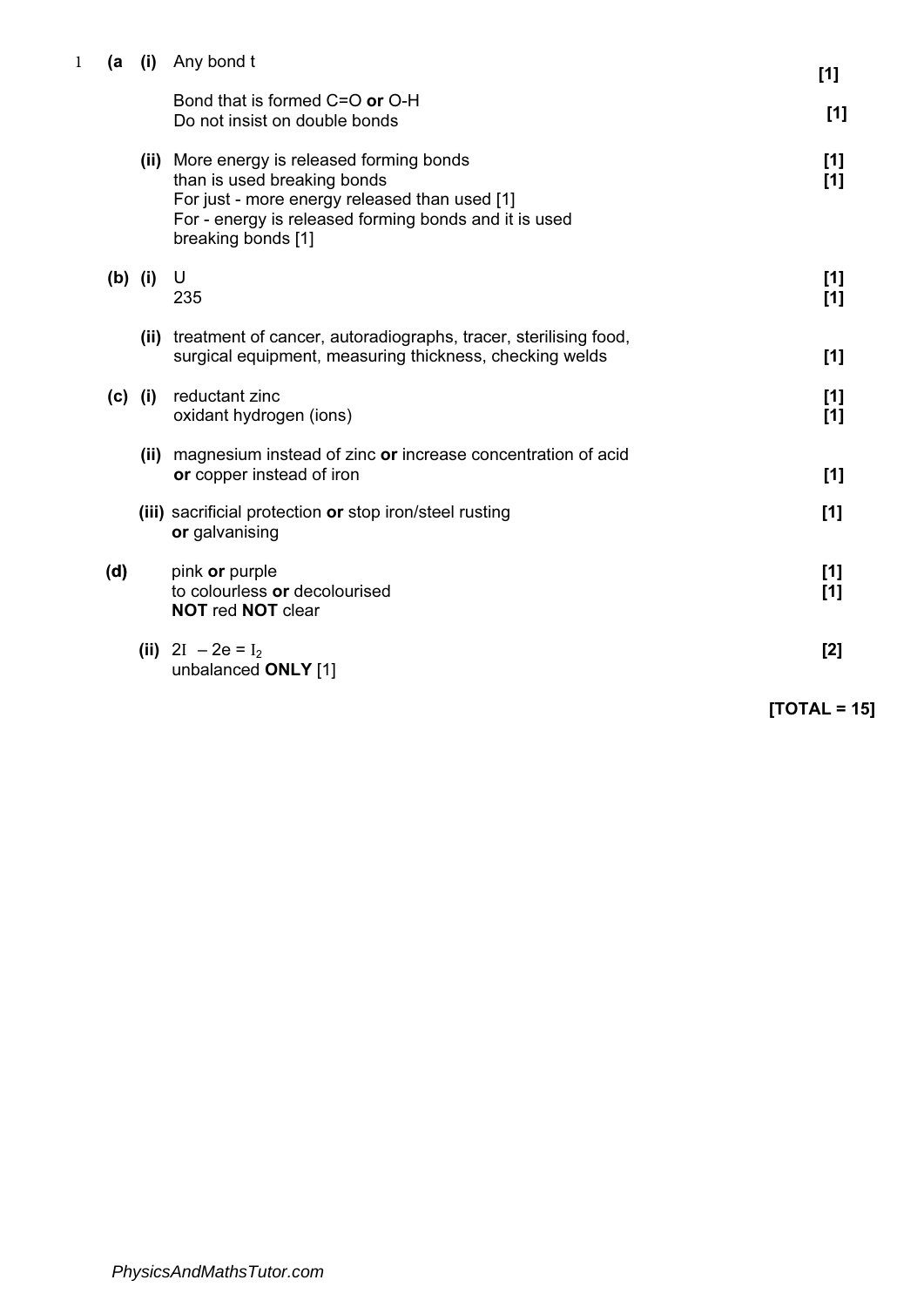| <b>Question</b> | <b>Answer</b>                                                                                                                                                                                                                                                                                                                            | <b>Marks</b> |
|-----------------|------------------------------------------------------------------------------------------------------------------------------------------------------------------------------------------------------------------------------------------------------------------------------------------------------------------------------------------|--------------|
| 2(a)            | any 2 from:<br>carbon dioxide;<br>nitrogen;<br>any named noble gas;                                                                                                                                                                                                                                                                      | 2            |
| (b)             | any 6 from:<br>carbon monoxide;<br>from incomplete combustion (of carbon-containing fuel);<br>sulfur dioxide;<br>from burning fossil fuels/roasting ores which contain sulphur/volcanoes;<br>oxides of nitrogen;<br>nitrogen reacting with oxygen in car engines/lightning;<br>methane;<br>from anaerobic decomposition/anaerobic decay; | 6            |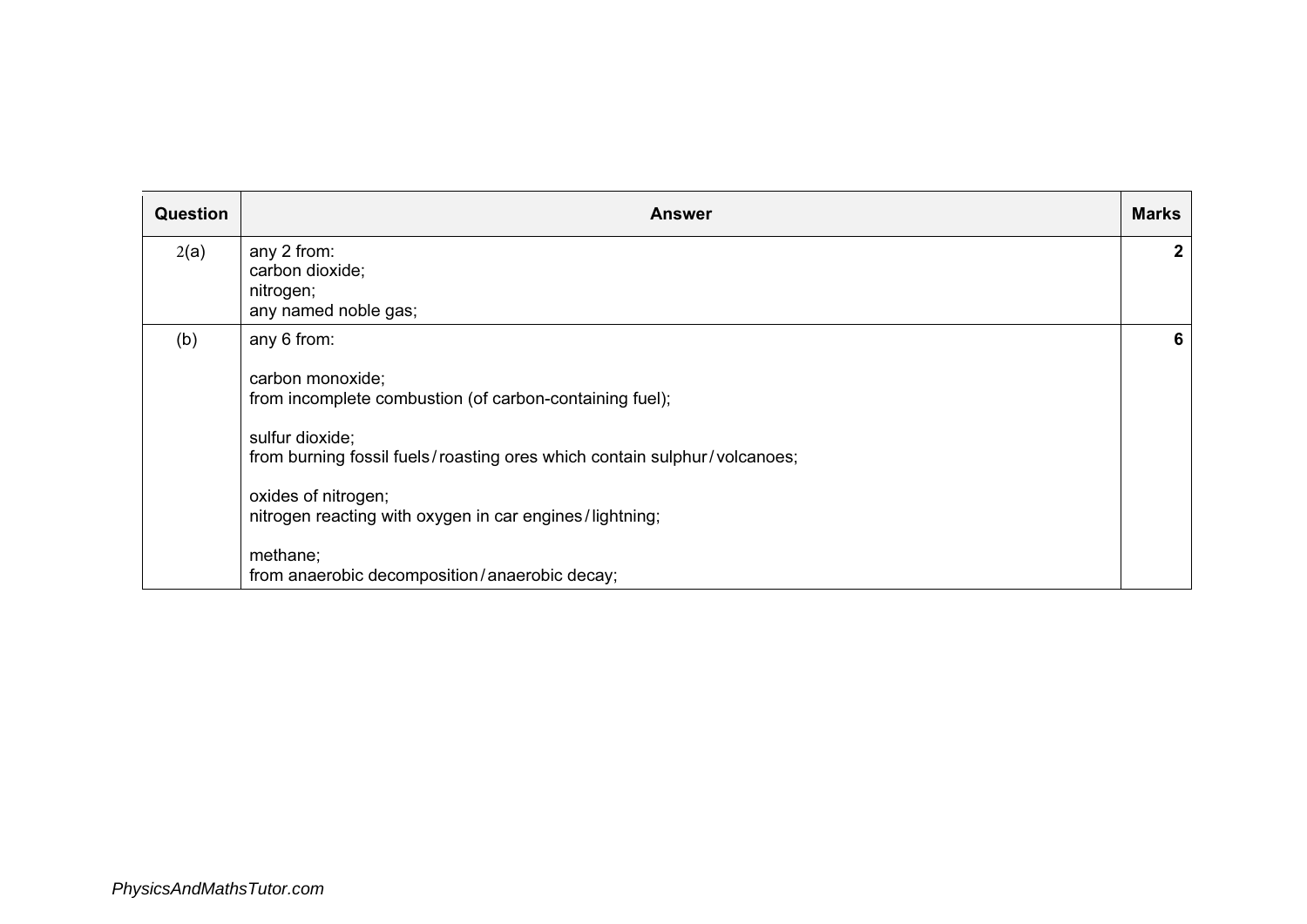| Question | <b>Answer</b>                       |                               | <b>Marks</b>            |
|----------|-------------------------------------|-------------------------------|-------------------------|
| 3(a)     | CO <sub>2</sub>                     |                               | $\overline{\mathbf{4}}$ |
|          |                                     | solid;                        |                         |
|          |                                     | poor conductor/non-conductor; |                         |
|          | simple molecular/simple (covalent); |                               |                         |
| 3(b)(i)  | COV                                 |                               |                         |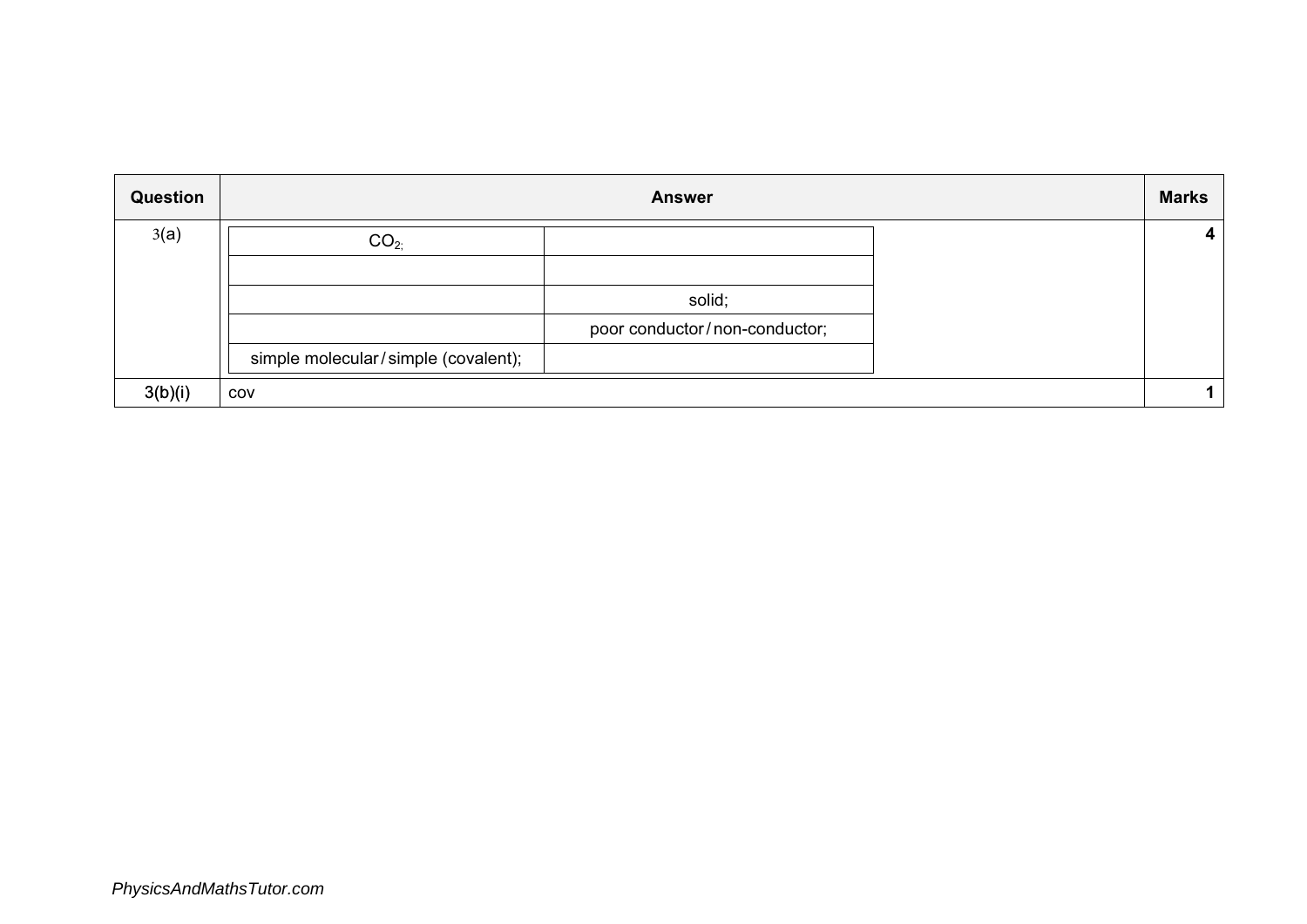| <b>Question</b> | <b>Answer</b>                                                                                                                                                                                    | <b>Marks</b> |
|-----------------|--------------------------------------------------------------------------------------------------------------------------------------------------------------------------------------------------|--------------|
| 3(b)(ii)        | all bonds are (very) strong or bonds;<br>or<br>bonds need a lot of energy or heat to break;<br>or<br>(there are) no weak bonds/no (weak) intermolecular forces;                                  |              |
| 3(b)(iii)       | weak forces between molecules;<br>or<br>weak intermolecular forces or weak van der Waals' forces;<br>or<br>low amount of energy needed to break intermolecular/van der Waals' forces;            |              |
| 3(b)(iv)        | no (moving) ions/no mobile or moving electrons/all electrons used in bonding/ made of uncharged molecules;                                                                                       |              |
| 3(c)            | 2NaOH + $CO2$ $\rightarrow$ Na <sub>2</sub> CO <sub>3</sub> + H <sub>2</sub> O<br>or<br>NaOH + $CO2$ $\rightarrow$ NaHCO <sub>3</sub><br>formula of $Na2CO3/Na HCO3;$<br>whole equation correct; | $2^{\circ}$  |
| 3(d)(i)         | combustion/burning;<br>(com                                                                                                                                                                      | 1            |
| 3(d)(ii)        | photosyn                                                                                                                                                                                         |              |
| 3(d)(iii)       | resp                                                                                                                                                                                             | 1            |